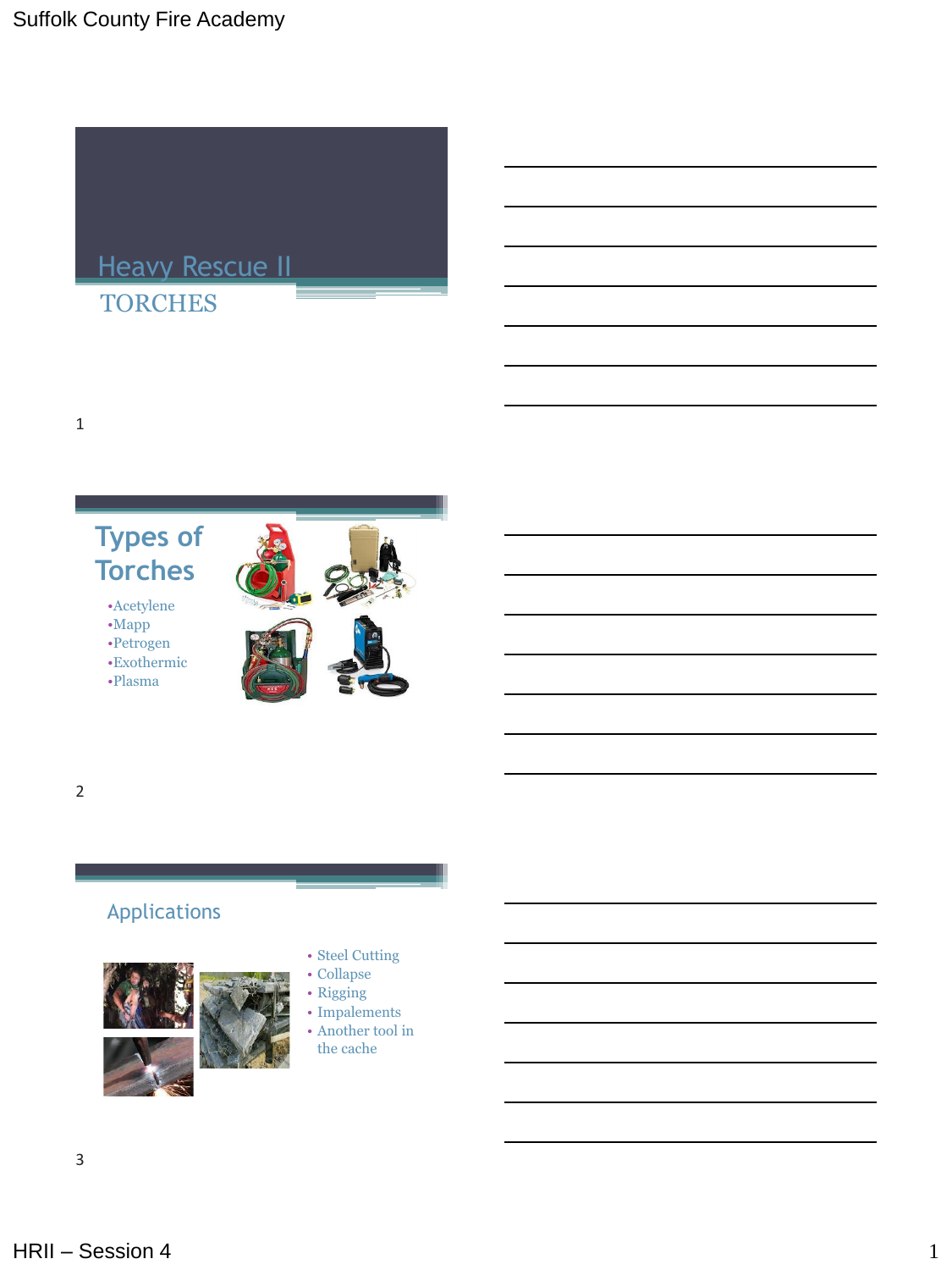### Acetylene Tote Weld

- 2 regulators
- $^{\circ}$  O<sub>2</sub>
- Acetylene
- Cutting tip
- Striker
- Welding goggles
- O2 cylinder
- Acetylene cylinder



## Safety Facts

- Wear Goggles.
- Wear Protective Clothing, Turnouts, & Gloves.
- Adequate
- Ventilation.
- Keep Combustibles Away.
- Purge Before and After each use.



5

4

## Hoses

- Oxygen
	- Green hose
- Gas
- Red
- Has a notch
- Left hand threads

**Right hand thread (no notch)**

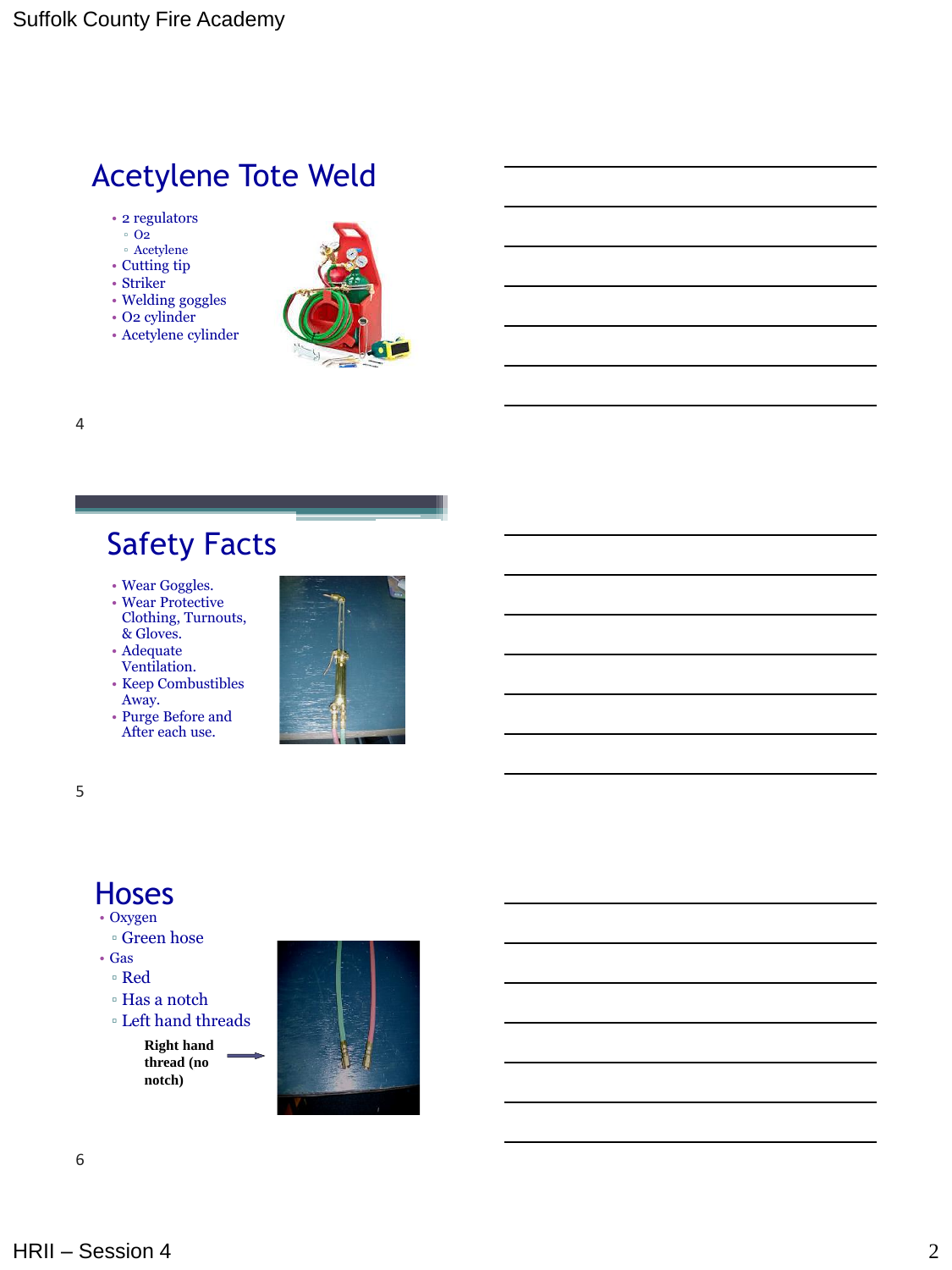## Tools for Torch

- Welding **Goggles**
- Striker
- Multi Purpose **Wrench**

7



#### O2 Regulator

#### • Oxygen Pressures

▫ High Pressure

 $\cdot$  22-2400 psi. ▫ Low Pressure

 $\cdot\,$  3-60 psi.

40 psi. is normal operating pressure

• Tank Minimums

 $\,^{\circ}$  Not to drop below 100psi. Will cause rust on inside



8

## Acetylene Gas

- Fuel Container with preset regulator.
- High Flame Temperature.
- 6,000 df • Extremely Volatile
- Dissolved in Acetone

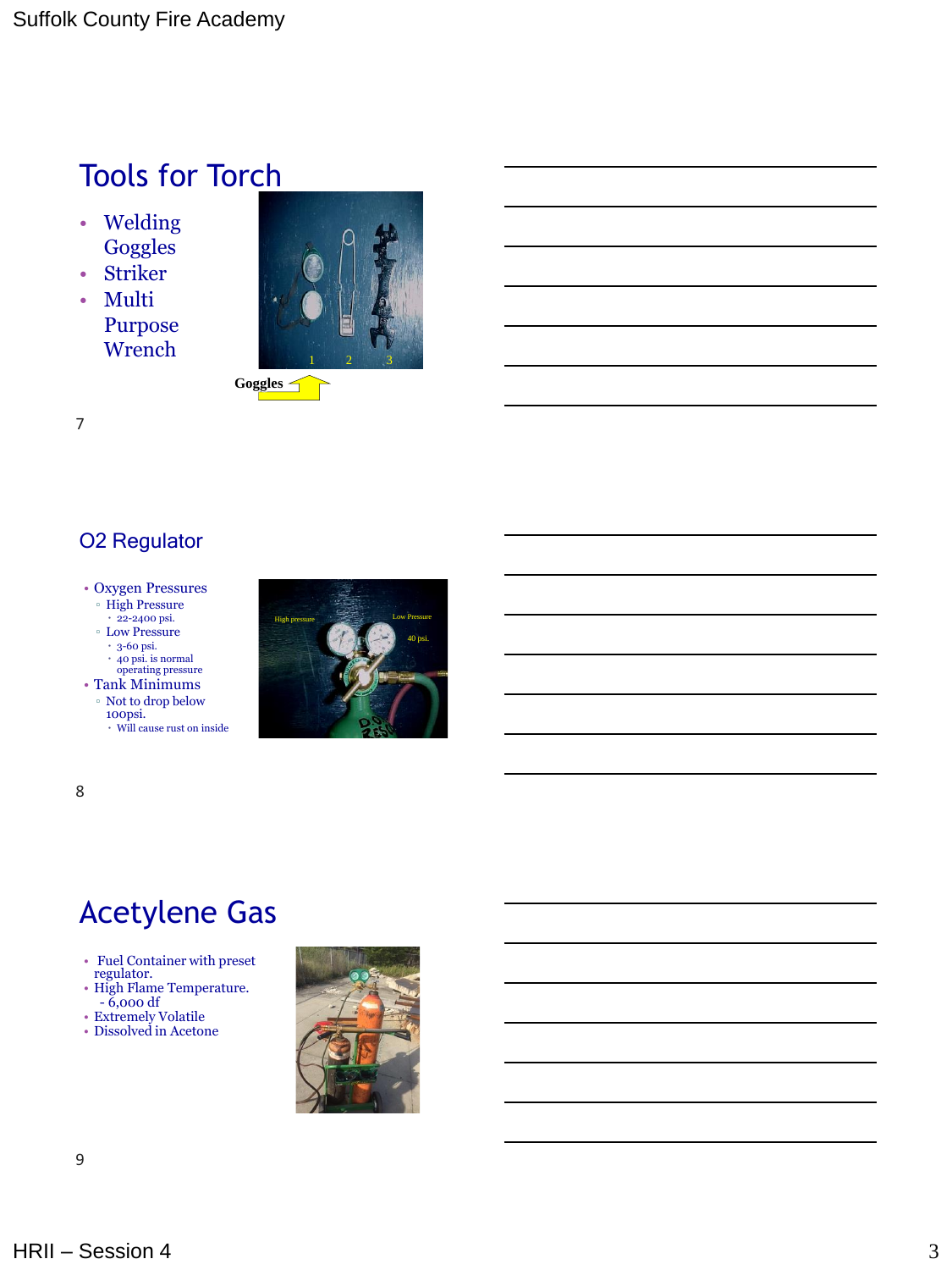#### Acetylene Gas MTT Torch

- 10-15 Min. operating Time
- Regulator set at 5-
- 10psi
- Not to exceed 15psi





10

## Tip Cleaning

• Tips should be checked after each use.

• Tips should be cleaned as needed.

• 6 gas ports



11

#### Adjustment of Fuel

- Acetylene is first on, when lighting. ▫ First on last off
- Turn gas knob no more than a 1/8 of a turn when lighting.
- After lighting, slowly increase O2 until you get ¼ inch Blue pointed flame cones.

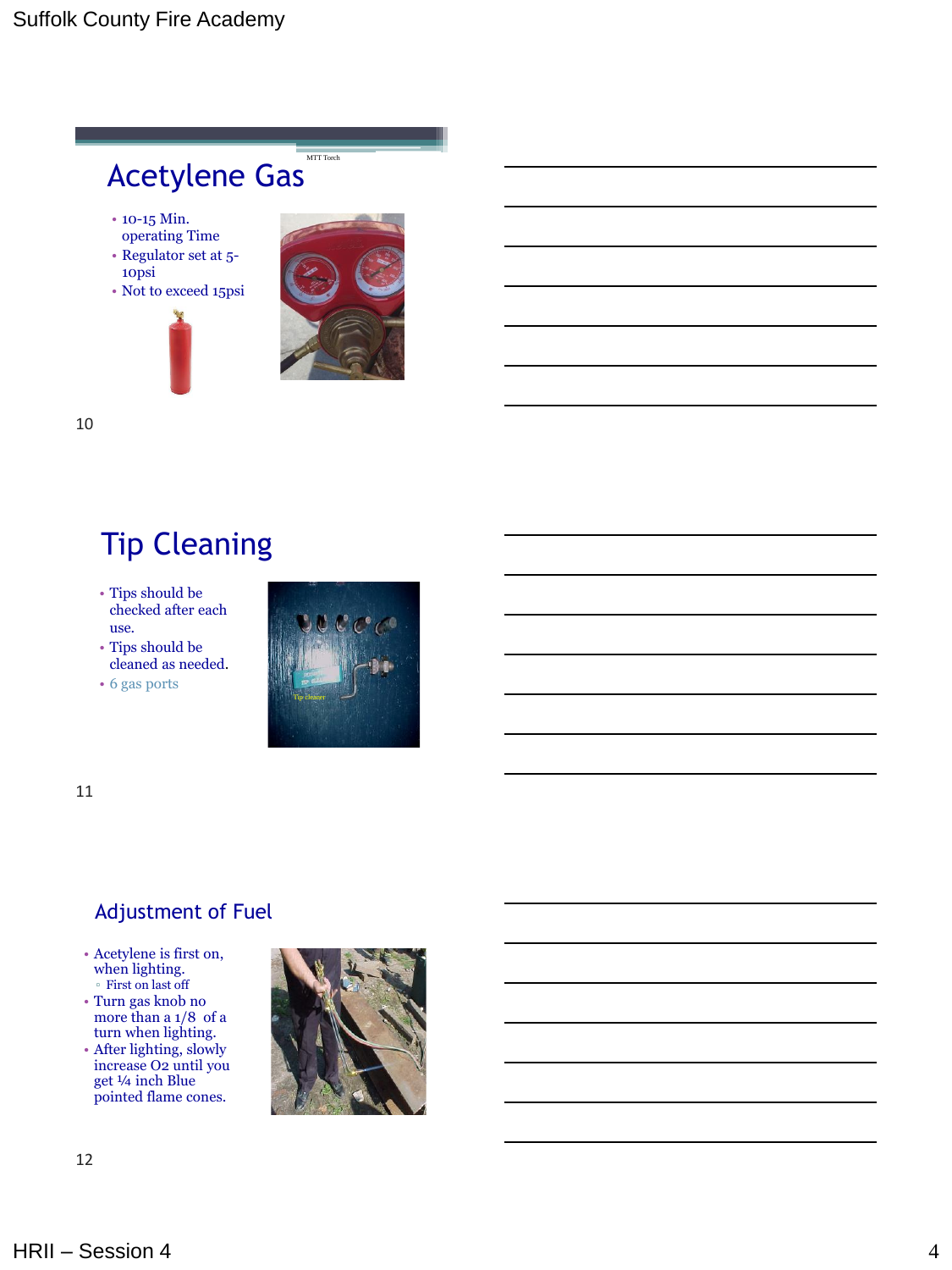#### A Steady Cut

- Brace your body to steady your cut.
- Try not to use one hand
- Use two hands to hold the torch, so you can make smooth and accurate cuts.



13

## Edge Cut

• Start at the edge.

- Make sure cones do not touch the metal.
- Once metal is red hot, use O2 trigger to blow the melting metal out of the way.



14

## Tip Angles

- Make sure that the angle of the tip is pointed toward the direction that you are cutting.
- This preheats the cutting surface.

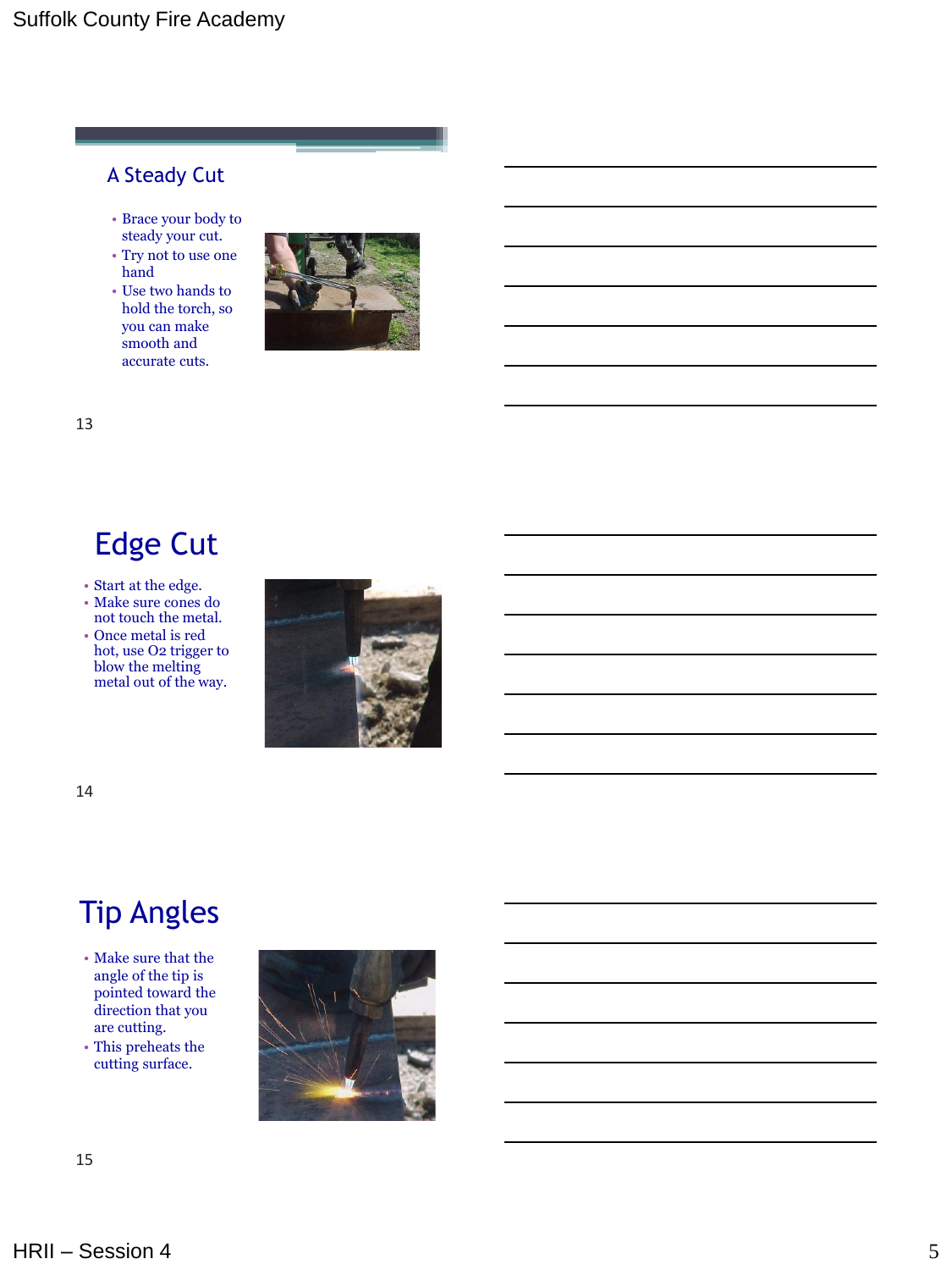## Tip Angles

• Remember you preheat the metal before cutting.



16

## Tip Angles

• Note the way the steel is being blown out of the cut by the O2.

▫ And the preheating of the steal in front of your cut .



17

## Plunge Cut

- Start at 90deg.
- Cones should not touch.
- When metal is hot angle your tip so you don't get blowback of molten metal into your tip.
- After starting your hole you will need to continue it around to complete the cut.

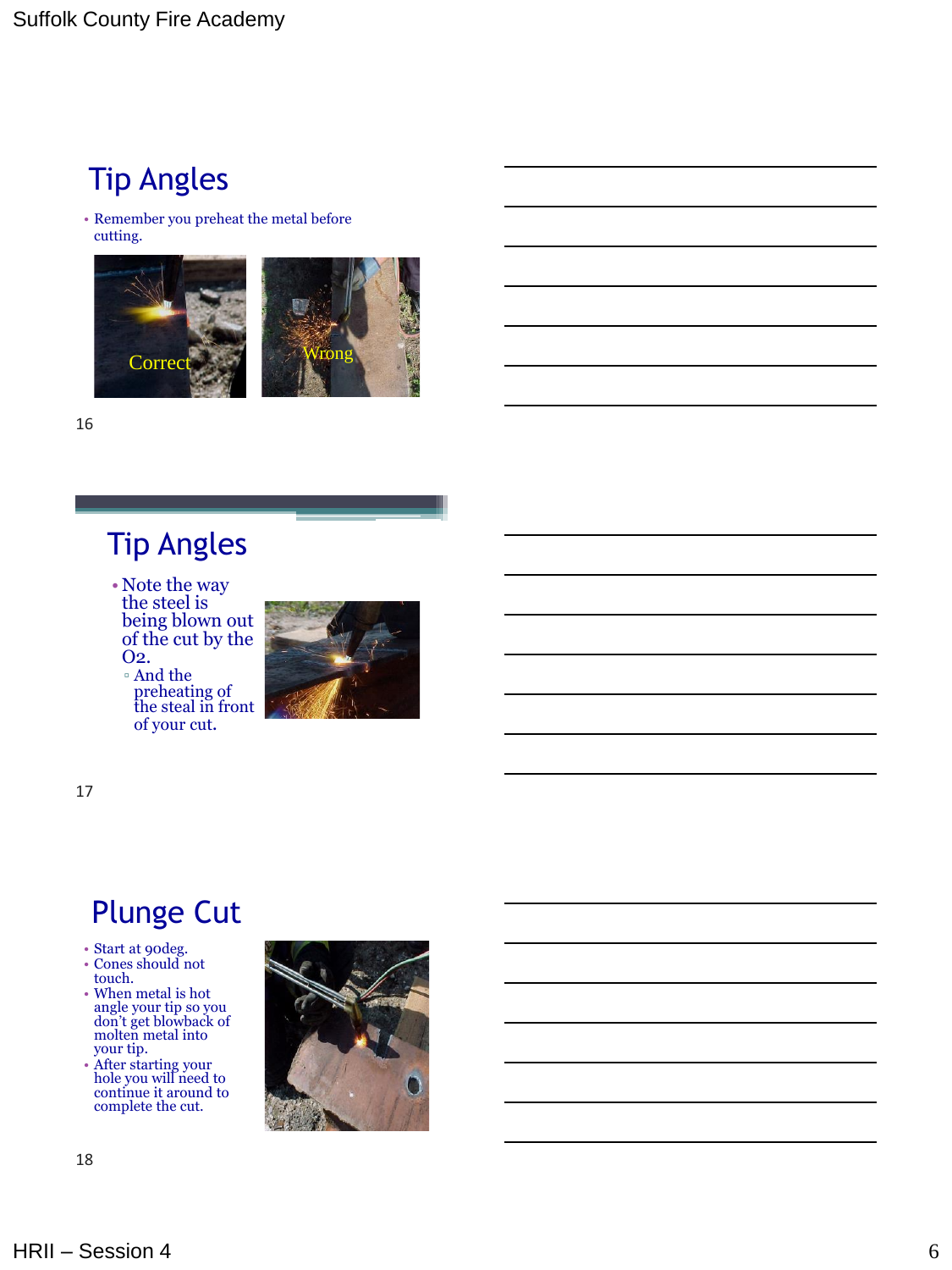

19

#### **Basic Light Up** Procedure

- Begin by inspecting all fittings for tightness.
- Select the correct tip size for the steel to be cut. The tip chart can be found on the side of the gasoline tank.

20

## Light Up cont.

Example.. To cut 4 inch steel, use a tip size #3 with 35-40 psi of oxygen, and 10-20 psi of gasoline.

| л gasonne.<br>1.47674010<br><b>12072-01-1211</b><br>up. | <b>CUTTING TIP &amp; OXYGEN PRESSURE CHART</b> |                         |                                   |            |                     |                |                                  |             |
|---------------------------------------------------------|------------------------------------------------|-------------------------|-----------------------------------|------------|---------------------|----------------|----------------------------------|-------------|
|                                                         | <b>ENGLISH</b>                                 |                         |                                   |            | <b>METRIC</b>       |                |                                  |             |
|                                                         | <b>INCHES</b><br><b>STEEL</b>                  | TIP<br>NO.              | POUNDBANCH2<br>GASOLINE<br>OXYGEN |            | MM.<br><b>STEEL</b> | TIP<br>NO.     | KPA<br><b>OXYGEN</b><br>GASOLINE |             |
|                                                         | $0 - 1/4$                                      | $\mathbf{o}$            | $10 - 20$                         | $12 - 17$  | $0 - 7$             | $\mathbf{o}$   | $70 - 140$                       | $80 - 120$  |
|                                                         | $1/4 - 1$                                      | 1&81                    | $10 - 20$                         | $17 - 25$  | $7 - 25$            | 1&81           | $70 - 140$                       | $120 - 180$ |
|                                                         | $1 - 2$                                        | $\overline{z}$          | $10 - 20$                         | $25 - 35$  | $25 - 50$           | $\mathbf{2}$   | $70 - 140$                       | 180-250     |
|                                                         | $2 - 4$                                        | 3 & 83                  | $10 - 20$                         | $35 - 40$  | $50 - 100$          | 3&83           | $80 - 140$                       | 250-280     |
|                                                         | $4 - 6$                                        | 4                       | $12 - 20$                         | $40 - 50$  | $100 - 150$         | 4              | $80 - 140$                       | $280 - 350$ |
|                                                         | $6 - 8$                                        | 5                       | $14 - 20$                         | $50 - 60$  | 150-200             | 5              | $100 - 140$                      | $350 - 420$ |
|                                                         | $8 - 10$                                       | 6                       | $16 - 20$                         | 70-80      | 200-250             | 6              | $110 - 140$                      | 490-560     |
|                                                         | $10 - 12$                                      | 7                       | $18 - 20$                         | $80 - 100$ | 250-300             | $\overline{ }$ | $130 - 140$                      | 560-700     |
|                                                         | $12 - 14$                                      | $\overline{\mathbf{8}}$ | 20                                | $120+$     | 300-350             | 8              | 140                              | 800+        |
|                                                         |                                                |                         |                                   |            |                     |                |                                  |             |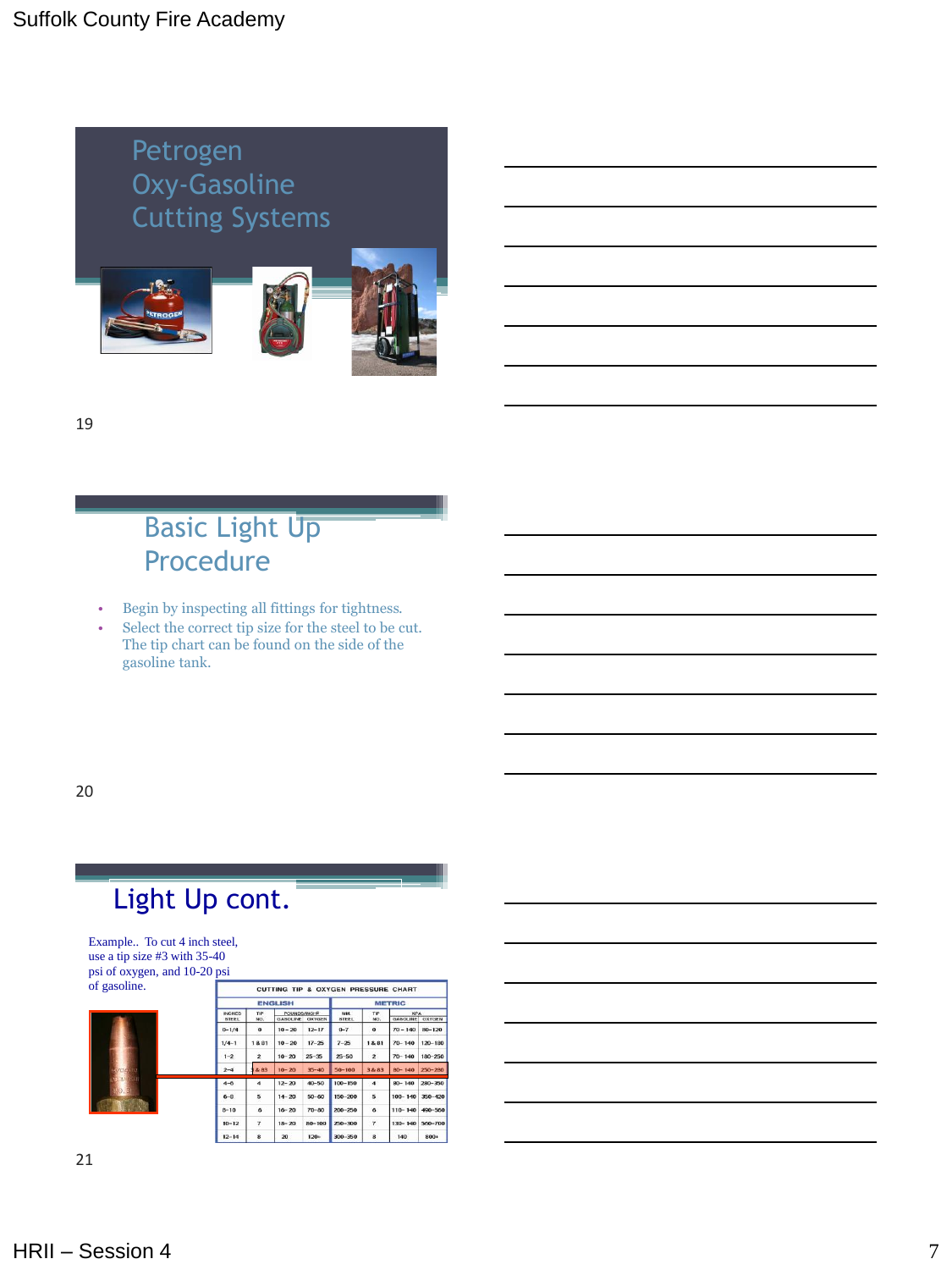## Light Up cont.

#### Set the oxygen pressure

Gauge on the right indicates the total amount of pressure still in the bottle.

• Gauge on the left indicates the amount of pressure to the torch.

• When opening the oxygen bottle, always open the valve fully.



22

## Light Up cont.

Set the gasoline pressure.

• Keep the gasoline tank pressurized 10-20 lbs.

• Open the fuel valve fully when using the Petrogen system.

• Open valve slowly



23

## Light Up cont.

Turn the preheat oxygen knob open ½ turn.

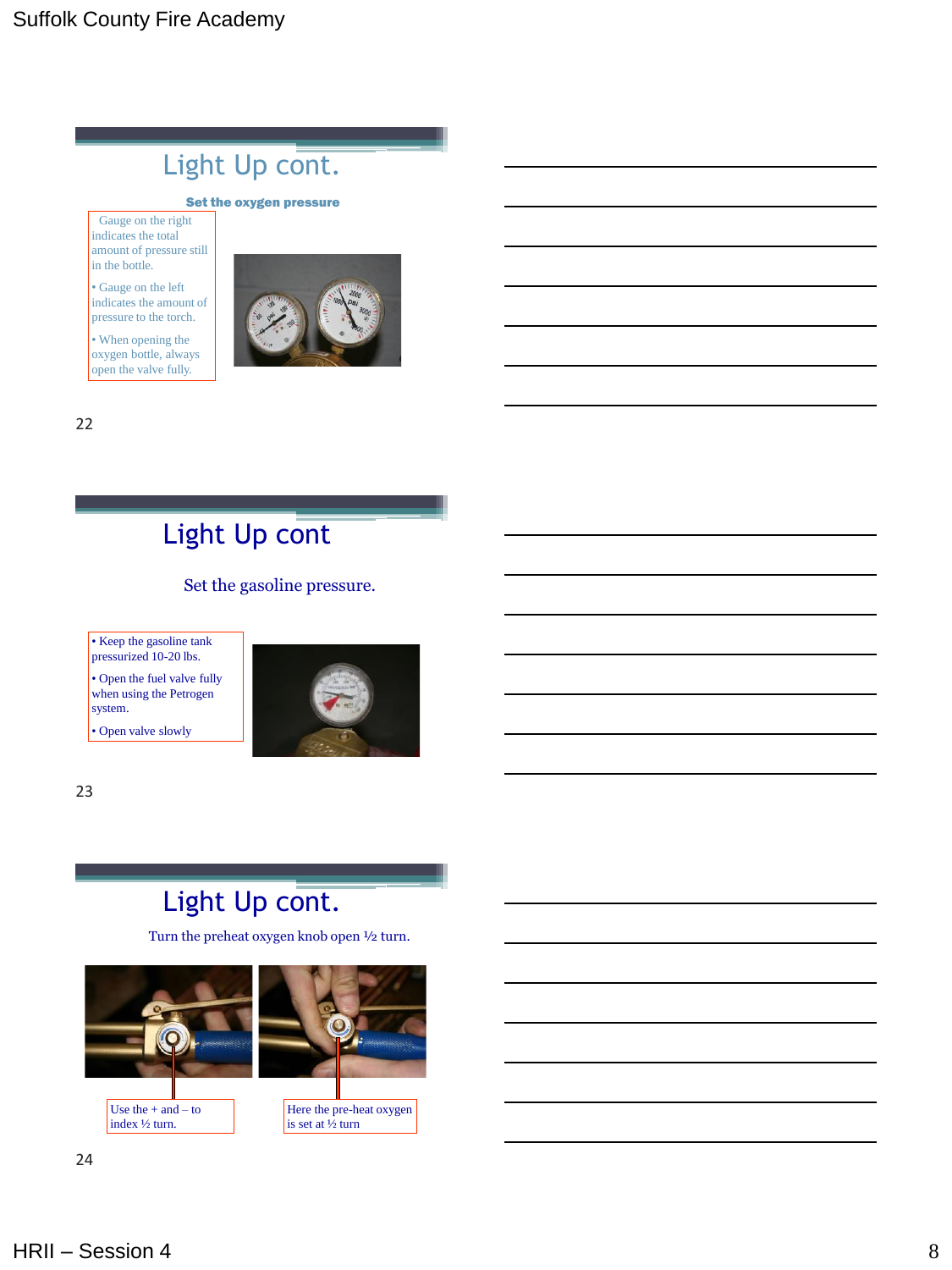## Light Up cont.

• Turn the gasoline control knob approximately ¼ turn. The torch is easier to light rich than lean, so increase the fuel slightly past ¼ if necessary for easy light up.







Use the + and – on the sticker to index ¼ turn.

25

### Light Up cont.

• Place the sparker directly in front of the tip and ignite the gasoline/oxygen mist.

Avoid leaving the sparker in front of the tip too long before lighting, as the gasoline mist will soak the flint and you will have to wait for the wet flint to dry.



26

#### Light Up cont.

• Before making any adjustments, place the tip directly to the steel, holding it at a 45 degree angle so that you can observe the steel's reaction to the preheat flame.

Touching the tip to the steel instantly brings the tip up to proper operating temperature.

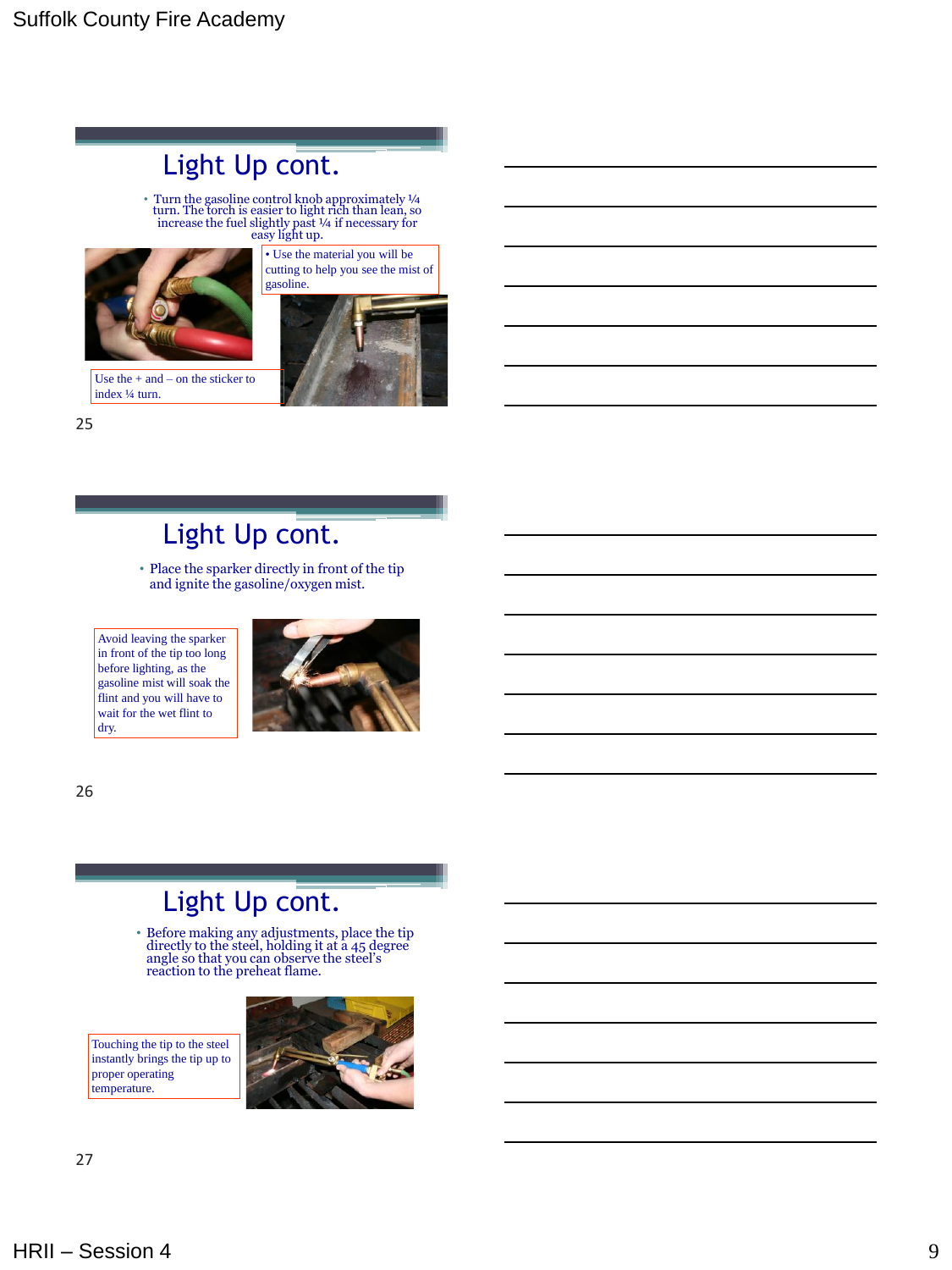### Light Up cont.

Adjust the flame using only gasoline.



• Flame is too rich, and the steel directly under the preheat flame is not quickly becoming cherry red. Reduce the gasoline.



• Flame is too lean. It has a wispy sound like it wants to go out, the steel directly under the preheat flame is not cherry red. Increase the gasoline.

28

### Light Up cont.

• A well adjusted flame produces a hot cherry bead on the steel, has a strong sound.

• The flame may have a yellowish tint if the gasoline is old, dirty, or if the hose is brand new.



29



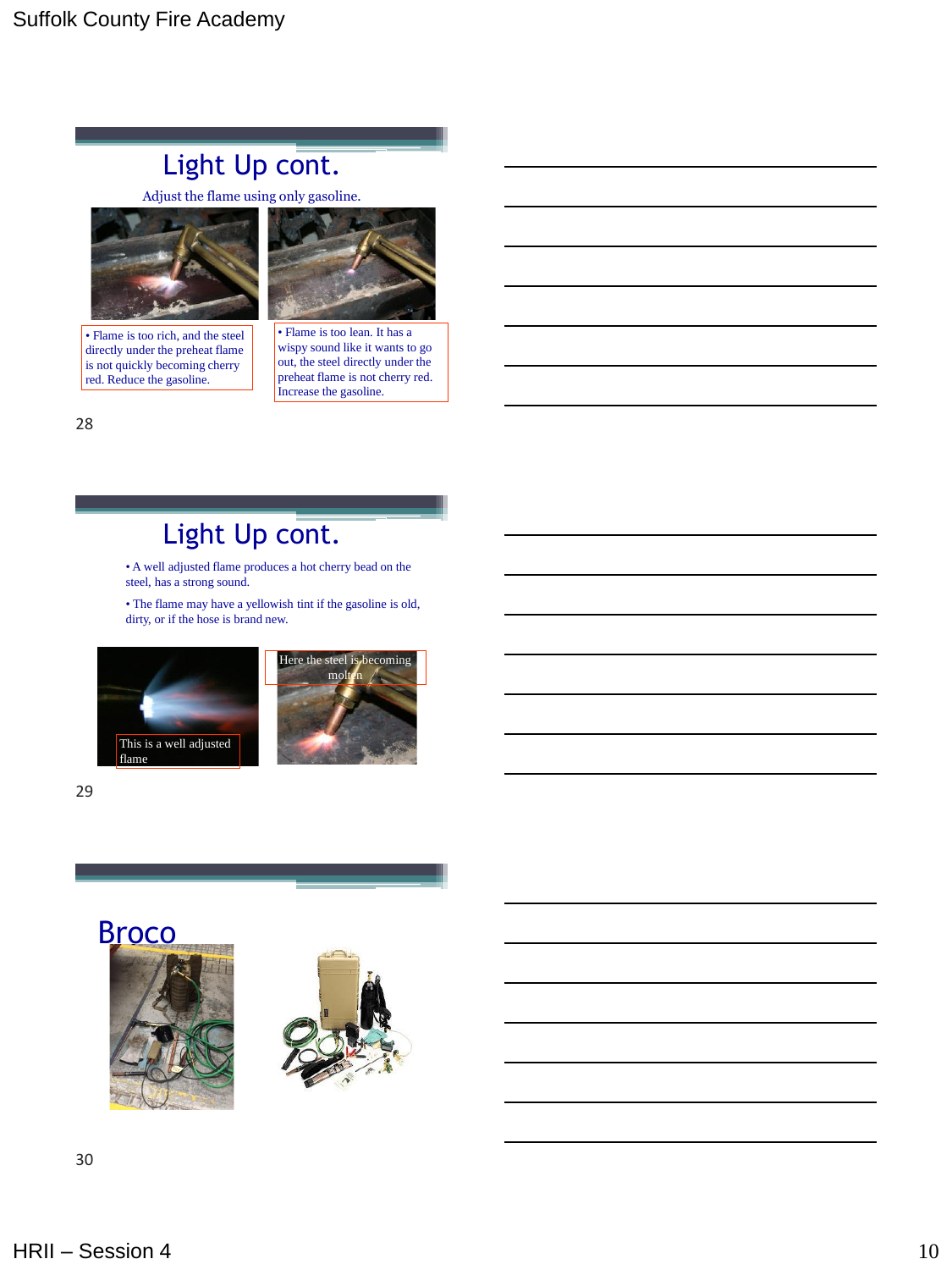## O2 and Regulator

- Attach regulator to O2 tank
- Regulator is preset to 65 psi



31

## Battery

- Make sure battery is charged
- Red wire connects to strike plate
- Black wire connects to torch head



32

## Torch Head and Rods

- Broco Exothermic cutting rods
- Hollow center for O2
- Handle has O2 trigger
- Attach rods to torch head



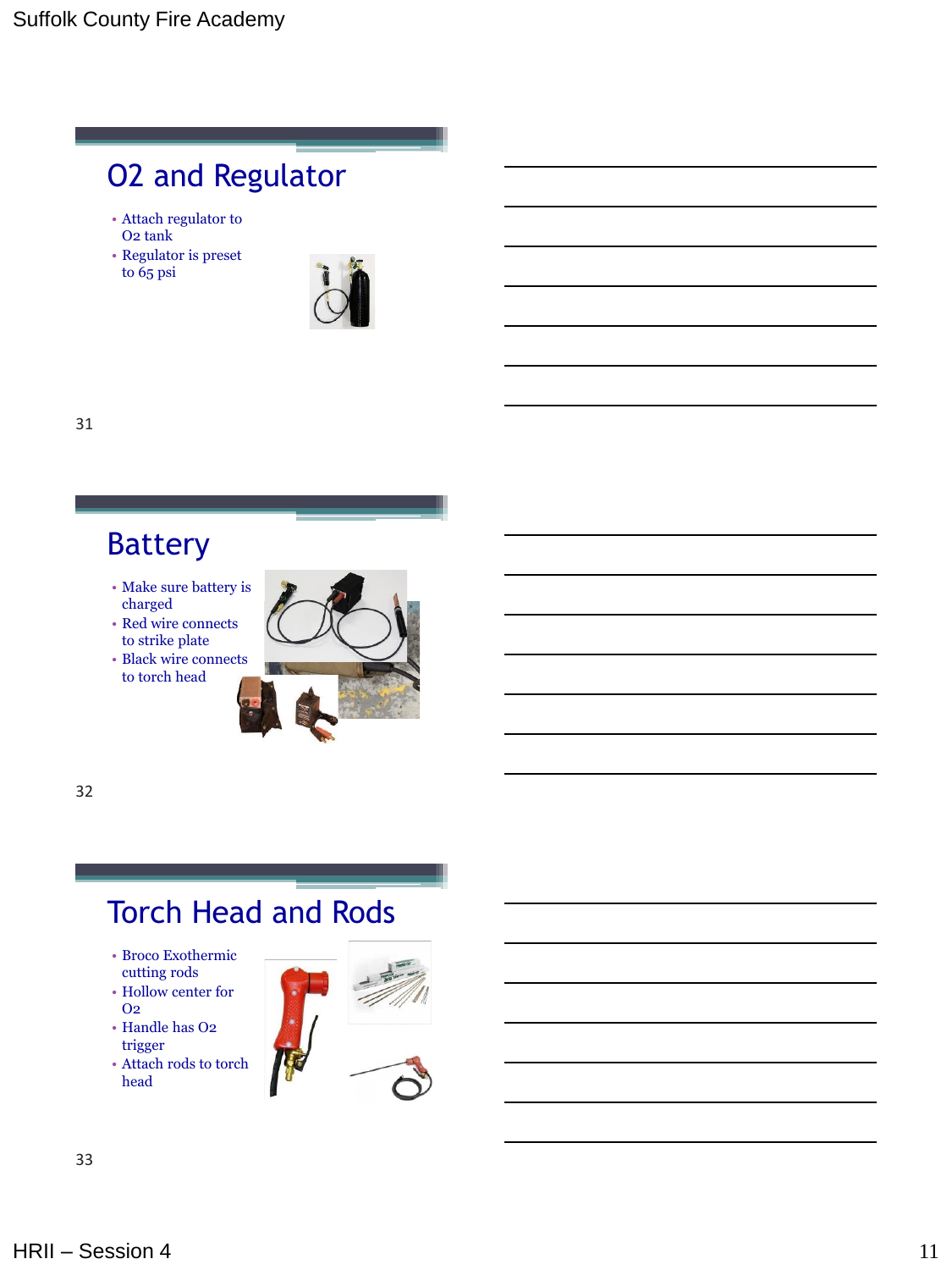

34

## Light Up

- Depress O2 trigger on torch handle
- With O2 flowing slide rod across the strike plate at an angle
- Once lit go to work



35

## Cutting

- Keep Rod to the work
- A lot of spark and slag
- Do Not burn Rod down to the handle